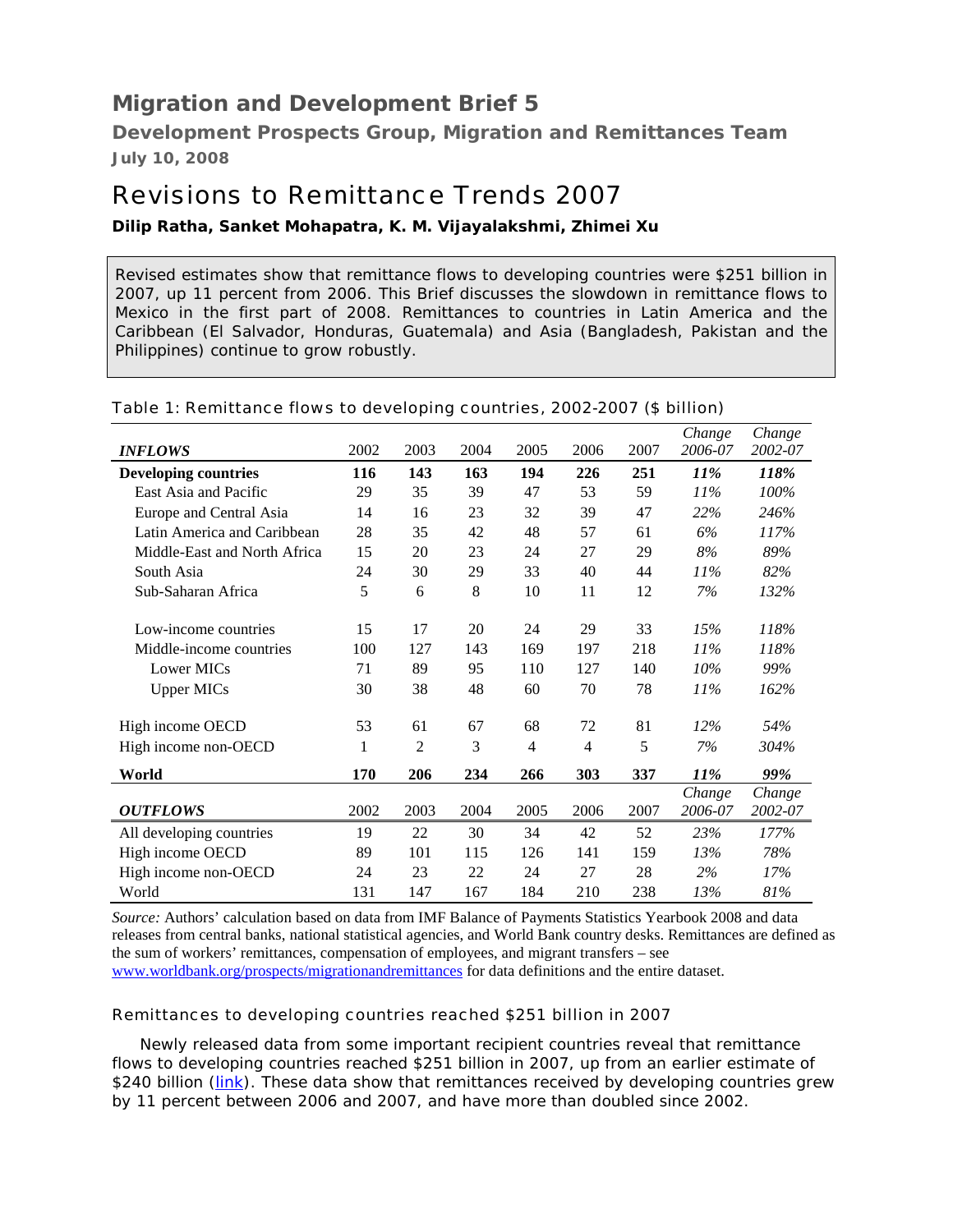Mexico and the Philippines, which are among the top four remittance recipients in the developing world, reported remittance inflows for 2007 as \$25 billion and \$17.2 billion respectively, very close to earlier estimates. The major revisions to the 2007 data came from higher actual figures compared to the estimates for Liberia, Poland and Romania. The actual remittance inflows for Poland at \$11 billion in 2007, or 2.5 percent of GDP, were more than twice the amount estimated earlier. This change makes Poland the fifth largest remittance recipient among developing countries. Remittance inflows to Romania were also significantly higher at \$9 billion in 2007 compared to the earlier estimate, and 27 percent higher compared to the amount received in 2006. Liberia started to report its remittances on the IMF Balance of Payments Statistics this year, with inflows data imputed the latest available figure of \$685 million in 2006.

Increase in real per capita incomes of some developing countries has also affected the composition of remittance flows across income groups. According to the latest World Bank's income classification, India, Mongolia, Sudan, and Timor-Leste are now considered middle income countries instead of as low income countries. Hungary and Slovak Republic are now high income members of the Organization of Economic Cooperation and Development. As a result of these upward revisions to incomes, especially for India, the largest remittance recipient among all developing countries, the share of remittances to low income countries is now smaller and the share of middle income countries larger.

#### Recent trends in remittances to Mexico and other major recipient countries

According to recently published official data, migrant remittances to Mexico declined by 3.4 percent in May (and by 2.6 percent during January-May 2008, compared to the same periods last year (see news item). A slowdown in the growth of remittances to Mexico has been a cause for concern as these flows (mostly from the United States) provide a lifeline to a large number of Mexican families.

Three factors appear to be responsible for this slowdown: (a) high base effect - after more than doubling during 2002-2007, the rate of growth is beginning to slow; (b) tighter enforcement of immigration rules in the United States is likely to have caused a shift in remittance flows to hand carrying and unrecorded channels; and (c) the slowdown in the US economy, especially in the construction sector, has affected the employment and incomes of Mexican migrants in the US (see news item).

Officially reported remittance flows to Mexico in the first five months of 2008 followed a similar trend to that of the previous two years, and they have remained almost unchanged from 2007 (chart 1). As highlighted in Migration and Development Brief 2, monthly remittances to Mexico show strong seasonality, reaching a peak during May on account of Mother's Day.

#### Chart 1: Remittances received by Mexico



*Source:* Banxico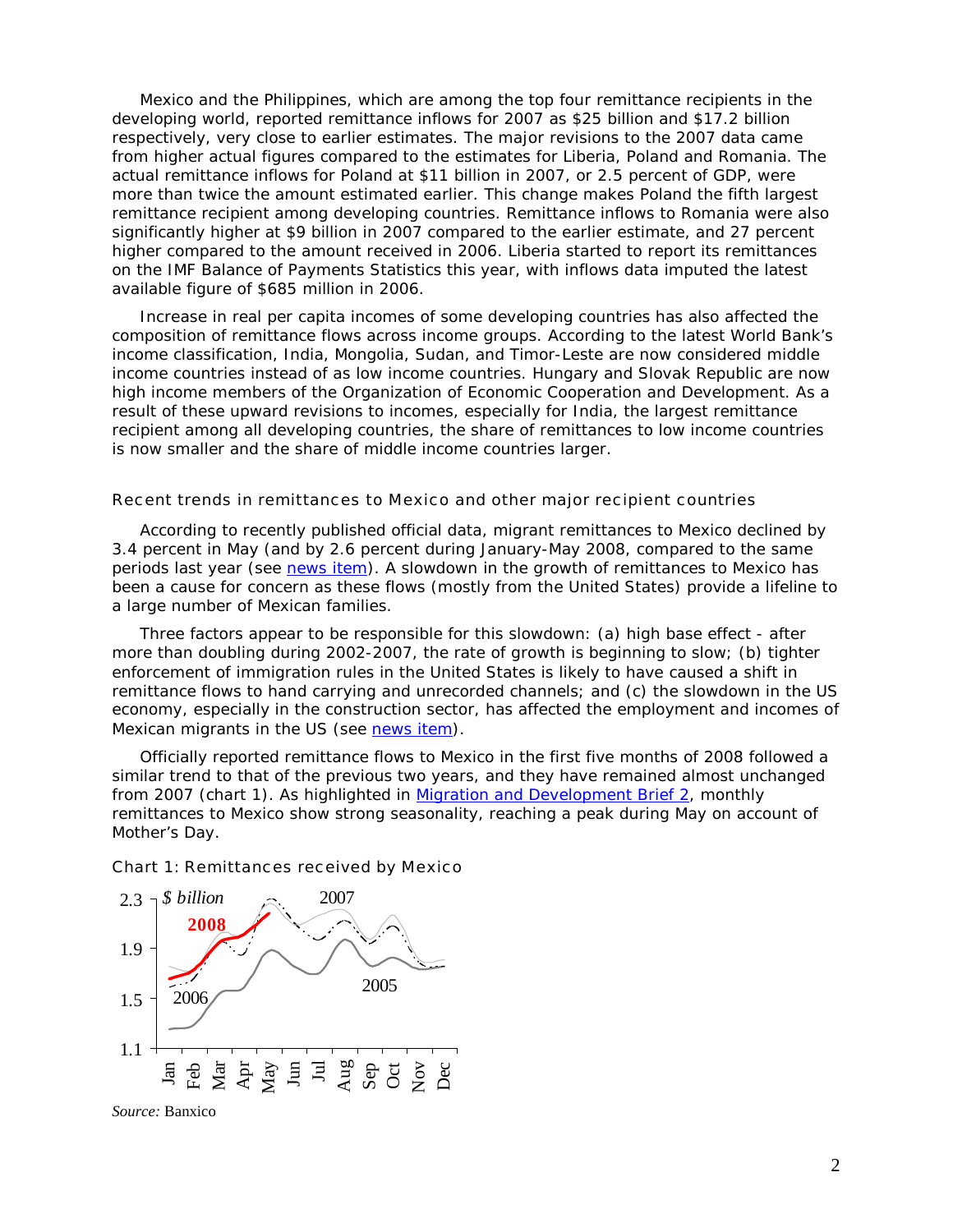Mexican migrants are still sending money home, if necessary by taking up whatever jobs they can find, postponing consumption, or drawing on savings. There are also anecdotal reports that stringent immigration enforcements have encouraged some remittances to shift to hand carry or informal channels. Thus, it cannot be ruled out that the true size of remittances to Mexico (including unrecorded flows) is probably increasing although at a slower rate than during the last year.

It is also seen that remittance flows to El Salvador, Honduras and Guatemala appear to be less affected than those to Mexico, because the former countries are less affected by immigration restrictions, since many of them have temporary protected status or special immigration arrangements with the US (see chart 2 below).





The chart also show that remittances to the Philippines and Pakistan are continuing to grow robustly, while Bangladesh has experienced a steep increase in 2008 compared to the previous three years. All three of these countries send a relatively large number of migrants

*Source:* Central banks of the respective countries